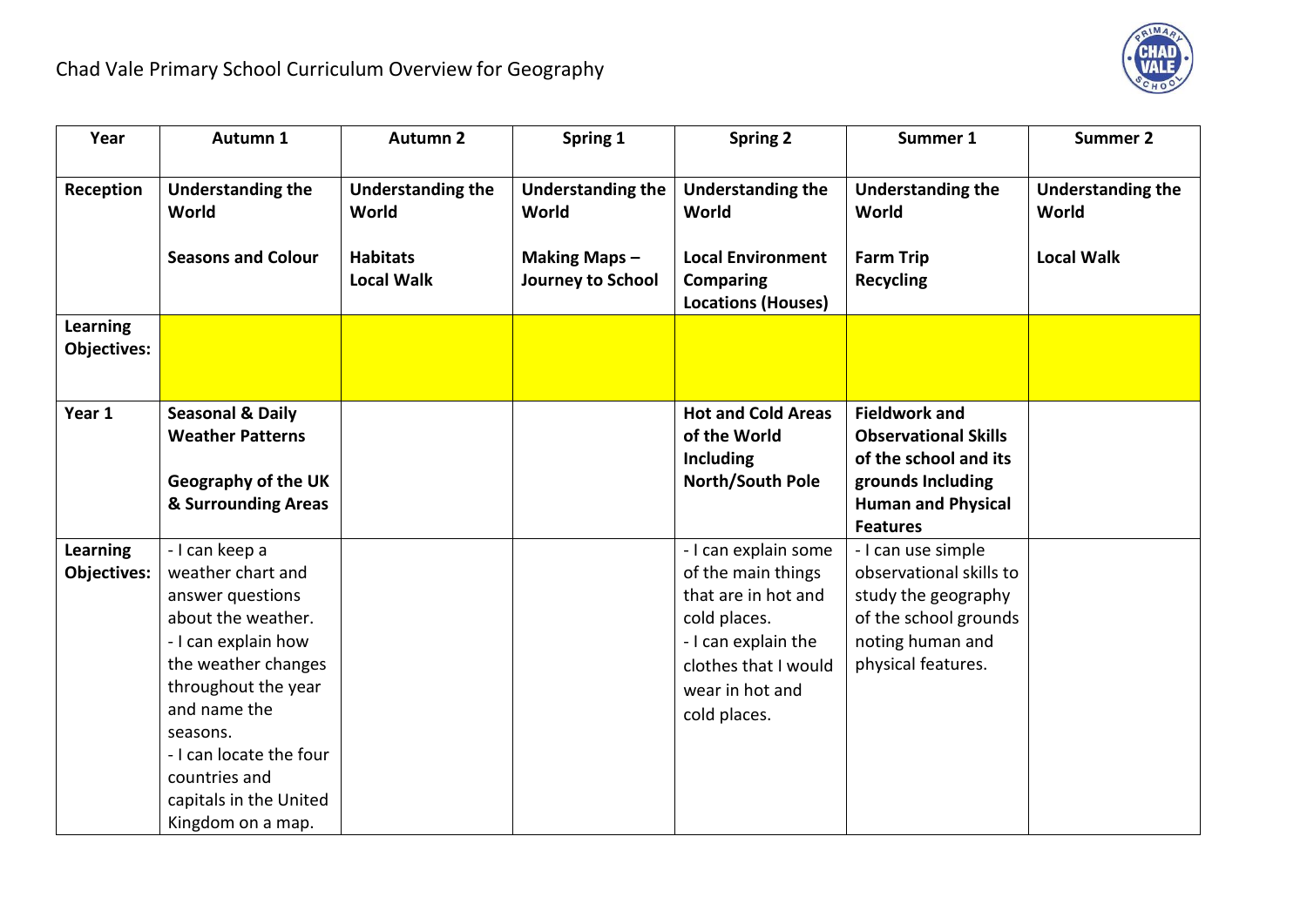|                    | - I can name the four<br>countries and<br>capitals in the United<br>Kingdom and the<br>surrounding seas.<br>- I can compare the<br>human and physical<br>geography in a small<br>area of the UK. |                                     |  |                                      |
|--------------------|--------------------------------------------------------------------------------------------------------------------------------------------------------------------------------------------------|-------------------------------------|--|--------------------------------------|
| Year <sub>2</sub>  | <b>Compare and</b><br><b>Contrast the UK and</b>                                                                                                                                                 | Study of<br><b>Bournville - Key</b> |  | <b>Use and Create</b><br><b>Maps</b> |
|                    | <b>Brazil (Rainforests)</b>                                                                                                                                                                      | <b>Human and</b>                    |  |                                      |
|                    |                                                                                                                                                                                                  | <b>Physical Features</b>            |  | <b>Use Simple</b>                    |
|                    |                                                                                                                                                                                                  | <b>Continents &amp;</b>             |  | <b>Compass Directions</b>            |
|                    |                                                                                                                                                                                                  | <b>Oceans</b>                       |  |                                      |
| Learning           | - I can describe the                                                                                                                                                                             | - I can explain how                 |  | - I can devise a                     |
| <b>Objectives:</b> | key features of a                                                                                                                                                                                | an area has been                    |  |                                      |
|                    |                                                                                                                                                                                                  | spoilt or improved                  |  | simple map.                          |
|                    | place from a picture                                                                                                                                                                             | and give my                         |  | - I can use simple                   |
|                    | using words like                                                                                                                                                                                 | reasons.                            |  | compass directions                   |
|                    | rainforest, hill,                                                                                                                                                                                | - I can explain the                 |  | to describe the                      |
|                    | mountain, ocean,                                                                                                                                                                                 | facilities that a                   |  | location of features                 |
|                    | valley                                                                                                                                                                                           | village, town and                   |  | and routes on a                      |
|                    | - I can name the                                                                                                                                                                                 | city may need and                   |  | map.                                 |
|                    | different layers of a                                                                                                                                                                            | give reasons.                       |  |                                      |
|                    | rainforest using the                                                                                                                                                                             | - I can name the                    |  |                                      |
|                    | correct terminology.                                                                                                                                                                             | continents of the                   |  |                                      |
|                    | - I know what a                                                                                                                                                                                  | world and locate                    |  |                                      |
|                    | rainforest is and                                                                                                                                                                                | them on a map.                      |  |                                      |
|                    | where in the world                                                                                                                                                                               | - I can name the                    |  |                                      |
|                    | they are located.                                                                                                                                                                                |                                     |  |                                      |
|                    |                                                                                                                                                                                                  | world oceans and                    |  |                                      |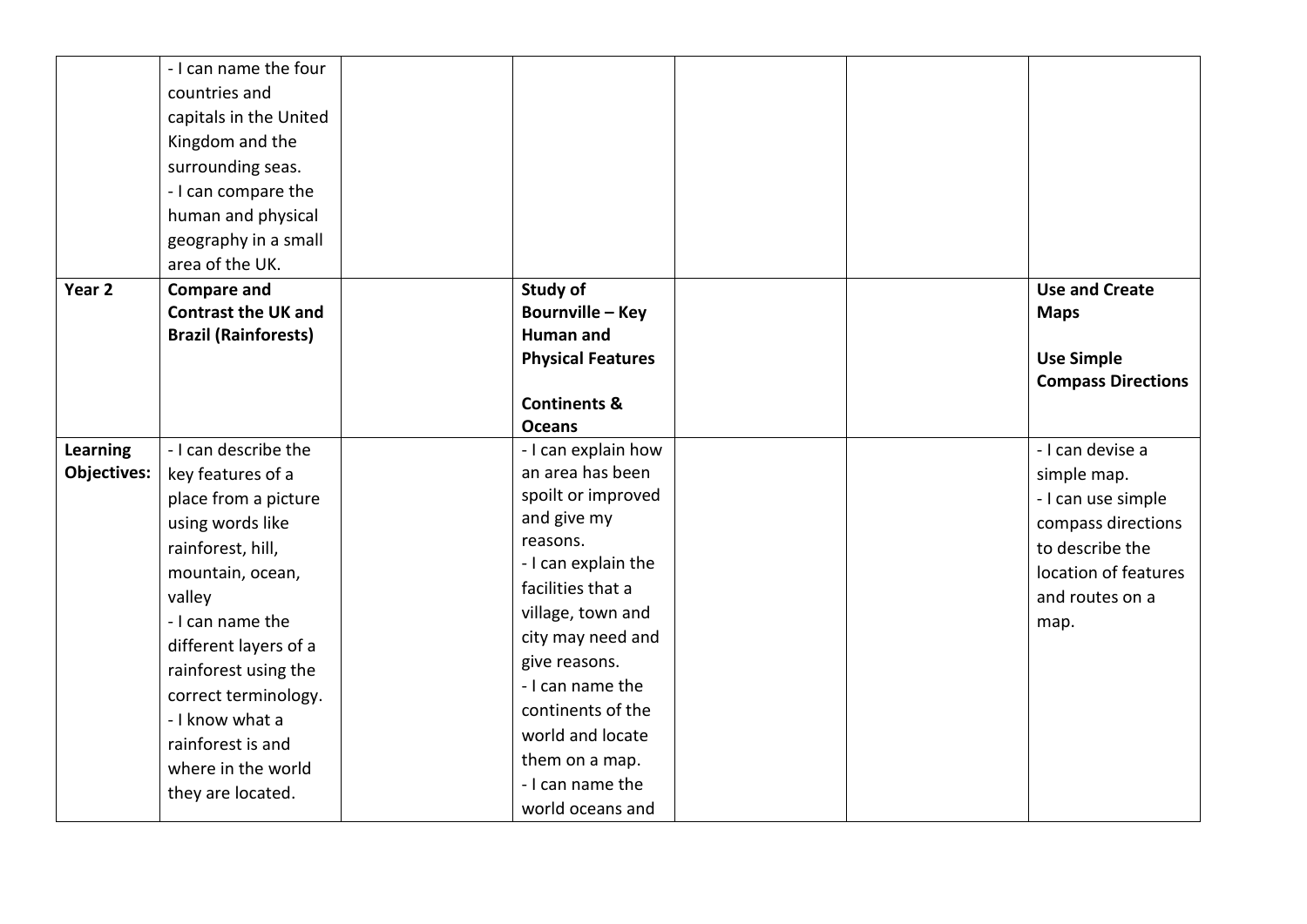|                 |                                         |                         | locate them on a                      |                                          |  |
|-----------------|-----------------------------------------|-------------------------|---------------------------------------|------------------------------------------|--|
|                 |                                         |                         | map.                                  |                                          |  |
|                 |                                         |                         |                                       |                                          |  |
| Year 3          |                                         |                         |                                       |                                          |  |
|                 | <b>Locate World</b><br><b>Countries</b> |                         | <b>Intro to Volcanoes</b>             | <b>Fieldwork Using OS</b>                |  |
|                 |                                         |                         | and Earthquakes -<br>Link to Rocks in | Maps, Globes,<br><b>Computer Mapping</b> |  |
|                 | <b>Compare a Region of</b>              |                         | <b>Science</b>                        | and Compasses                            |  |
|                 | the UK with a Region                    |                         |                                       |                                          |  |
|                 | in Europe - Links to                    |                         |                                       |                                          |  |
|                 | <b>Water Cycle</b>                      |                         |                                       |                                          |  |
| <b>Learning</b> | - I can name and                        |                         | - I can describe                      | - I can use some basic                   |  |
| Objectives:     | locate the capital                      |                         | how volcanoes                         | <b>Ordnance Survey</b>                   |  |
|                 | cities of neighbouring                  |                         | and earthquakes                       | map symbols.                             |  |
|                 | European countries,                     |                         | are created.                          | - I can use two-figure                   |  |
|                 | including Russia.                       |                         | - I can describe                      | grid references on a                     |  |
|                 | - I can locate and                      |                         | what the water                        | map.                                     |  |
|                 | name the continents                     |                         | cycle is (excluding                   | - I know the eight                       |  |
|                 | on a World map.                         |                         | transpiration).                       | points of a compass.                     |  |
|                 | - I can compare a                       |                         |                                       | - I can use an atlas to                  |  |
|                 | region of the UK with                   |                         |                                       |                                          |  |
|                 | a region in Europe                      |                         |                                       | find particular places.                  |  |
|                 | e.g. hilly vs flat.                     |                         |                                       | - I can create a sketch                  |  |
|                 | - I can locate and                      |                         |                                       | map of the school                        |  |
|                 | name the main                           |                         |                                       | and its grounds using                    |  |
|                 | countries making up                     |                         |                                       | fieldwork.                               |  |
|                 | the British Isles, with                 |                         |                                       |                                          |  |
|                 | their capital cities.                   |                         |                                       |                                          |  |
| Year 4          |                                         | <b>Comparison of UK</b> | <b>Mountains (UK &amp;</b>            | <b>Geographical Skills &amp;</b>         |  |
|                 |                                         | with North America      | <b>Worldwide)</b>                     | <b>Fieldwork Including</b>               |  |
|                 |                                         |                         |                                       | <b>Globes and Compass</b>                |  |
|                 |                                         |                         |                                       | <b>Work</b>                              |  |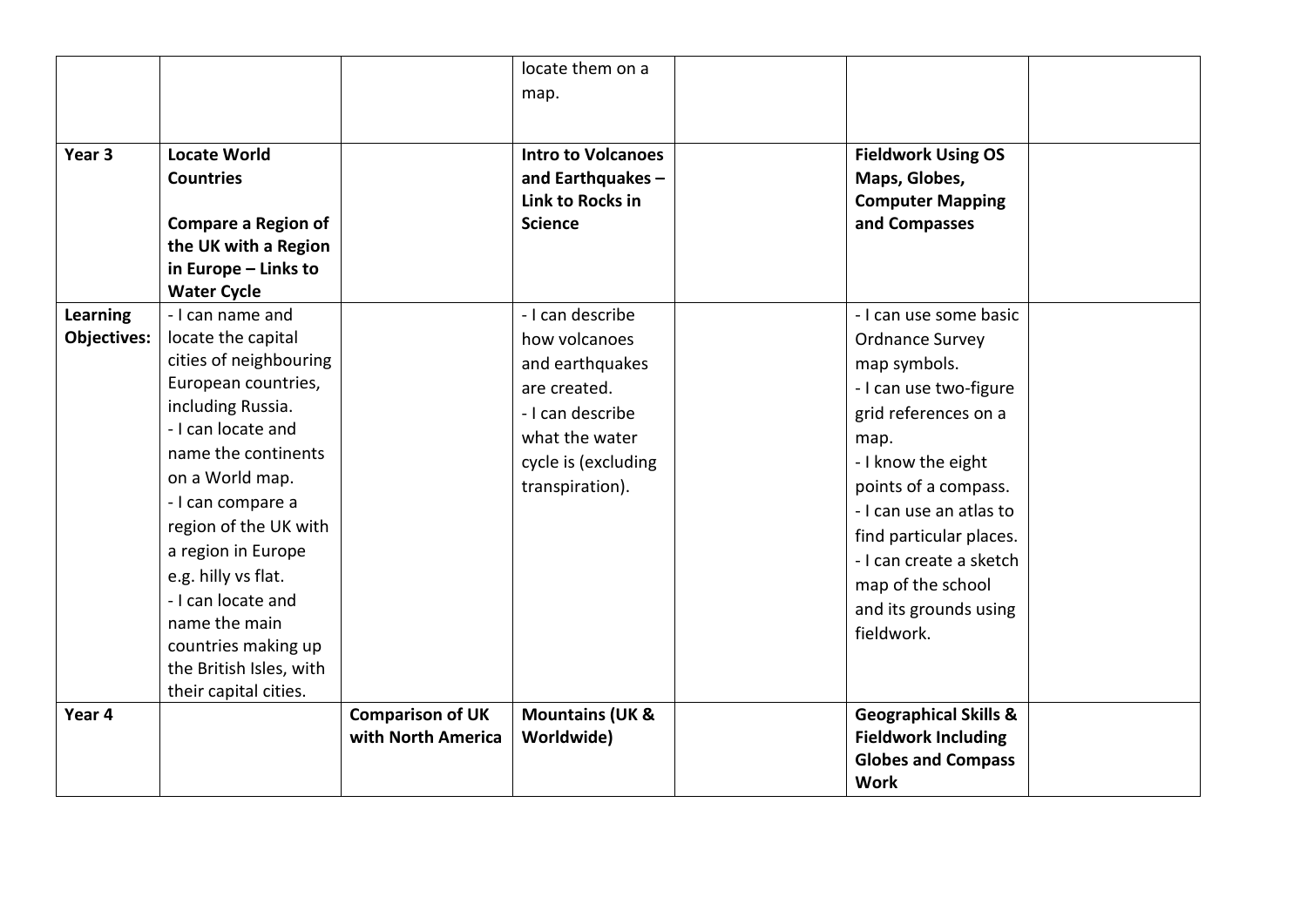| Learning           | - I can locate areas | - I understand the                   | - I can use the eight       |                            |
|--------------------|----------------------|--------------------------------------|-----------------------------|----------------------------|
| <b>Objectives:</b> | of similar           | main features of                     | point of a compass,         |                            |
|                    | environmental        | mountains.                           | four figure grid            |                            |
|                    | regions, either      | - I can explain how                  | references and              |                            |
|                    | desert or temperate  | mountains are                        | symbols and keys            |                            |
|                    | regions relating to  | formed.                              | (including on OS            |                            |
|                    | North America.       | - I can name some                    | maps).                      |                            |
|                    | - I can compare a    | famous mountains                     | - I can use fieldwork       |                            |
|                    | region in the UK     | around the world                     | to observe and              |                            |
|                    | with a region in     | and in the UK.                       | record the human            |                            |
|                    | North America with   |                                      | and physical features       |                            |
|                    | significant          |                                      | in the local area,          |                            |
|                    | differences and      |                                      | including sketch            |                            |
|                    | similarities.        |                                      | maps, plans and             |                            |
|                    |                      |                                      | graphs.                     |                            |
|                    |                      |                                      | I can use maps,             |                            |
|                    |                      |                                      | atlases, - globes &         |                            |
|                    |                      |                                      | digital mapping to          |                            |
|                    |                      |                                      | locate countries.           |                            |
| Year 5             |                      | <b>Compare and</b>                   | <b>Rivers and the Water</b> | <b>Fieldwork Including</b> |
|                    |                      | <b>Contrast the UK</b>               | Cycle                       | Maps, Atlases,             |
|                    |                      | and South                            |                             | <b>Computer Mapping</b>    |
|                    |                      | <b>America</b>                       |                             | and Compass Work           |
| Learning           |                      | - I can compare a                    | - I can explain why         | - I can use maps,          |
| <b>Objectives:</b> |                      | region in the UK                     | many cities are             | atlases, globes and        |
|                    |                      | with a region in                     | situated on or close        | digital maps to            |
|                    |                      | South America                        | to rivers.                  | locate countries.          |
|                    |                      | with significant<br>similarities and | - I can explain the         | - I can use the eight      |
|                    |                      | differences.                         | course of a river.          | points of a compass,       |
|                    |                      | - I can locate the                   | I can explain why           | four-figure grid           |
|                    |                      | main countries in                    | people are attracted        | references, symbols        |
|                    |                      | Europe and North                     | to live by rivers.          | and keys (including        |
|                    |                      |                                      |                             | OS maps).                  |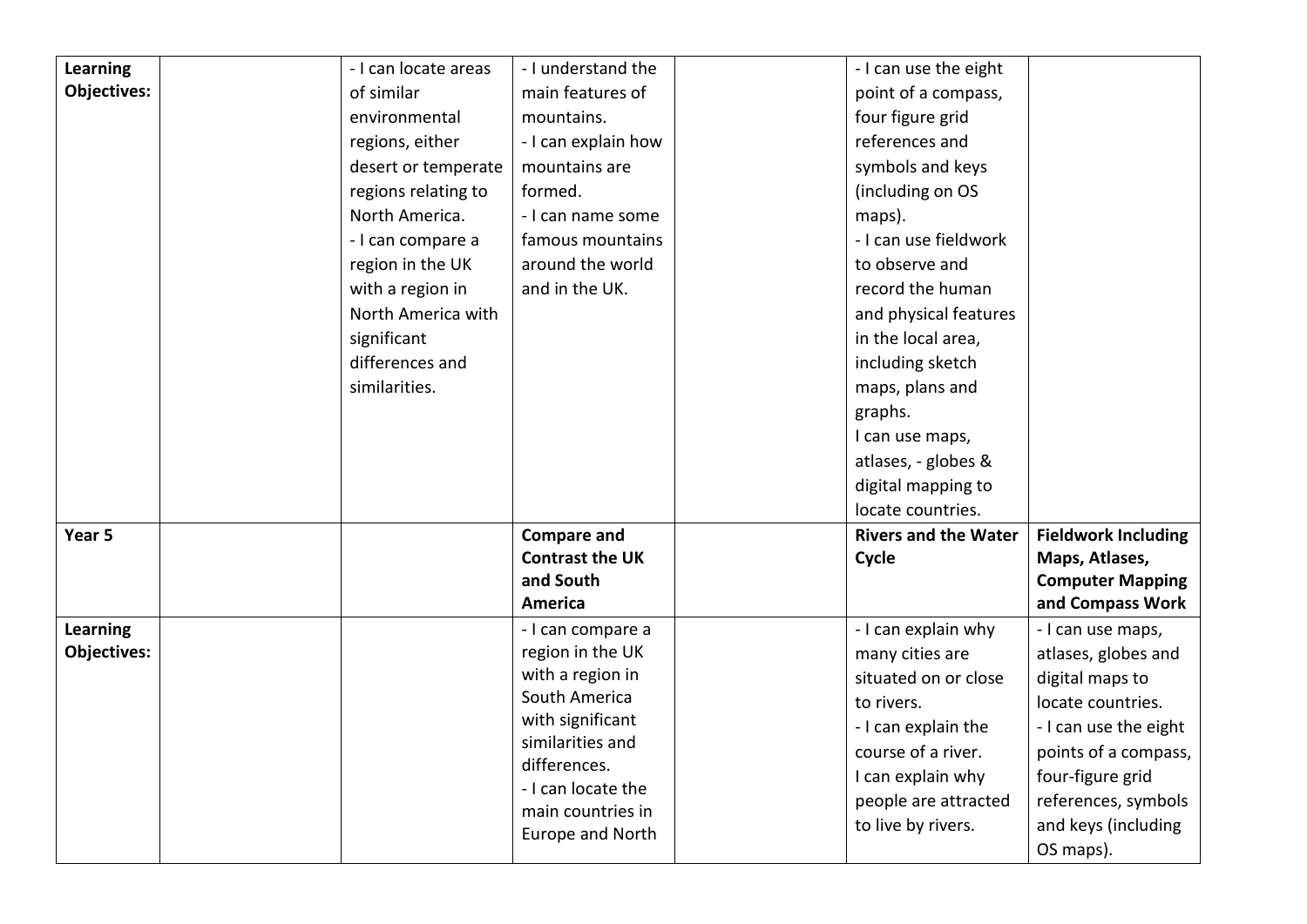|                    |                          | or South America         | - I can describe the       | - I can use fieldwork |
|--------------------|--------------------------|--------------------------|----------------------------|-----------------------|
|                    |                          | and some principle       | water cycle including      | to observe,           |
|                    |                          | cities.                  | transpiration.             | measure and record    |
|                    |                          |                          |                            | human and physical    |
|                    |                          |                          |                            | features in the local |
|                    |                          |                          |                            | area using sketch     |
|                    |                          |                          |                            | maps, plans, graphs   |
|                    |                          |                          |                            | and digital           |
|                    |                          |                          |                            | technologies.         |
| Year <sub>6</sub>  | <b>Comparison of the</b> | <b>OS Map Work</b>       | <b>Detailed Study of</b>   |                       |
|                    | <b>UK and Modern</b>     | <b>Using Six-figure</b>  | <b>Earthquakes &amp;</b>   |                       |
|                    | <b>Greece</b>            | <b>Grid References.</b>  | <b>Volcanoes Including</b> |                       |
|                    |                          |                          | <b>Plate Tectonics and</b> |                       |
|                    |                          | <b>Fieldwork</b>         | the Ring of Fire.          |                       |
|                    |                          | <b>Including a Study</b> |                            |                       |
|                    |                          | of the Local Area        | <b>Distribution of</b>     |                       |
|                    |                          | <b>Including Maps</b>    | <b>Natural Resources</b>   |                       |
|                    |                          | and Digital              |                            |                       |
|                    |                          | <b>Technologies</b>      |                            |                       |
| <b>Learning</b>    | - I understand the       | - I can use              | - I understand and         |                       |
| <b>Objectives:</b> | geographical             | <b>Ordnance Survey</b>   | can describe how and       |                       |
|                    | similarities and         | symbols and 6-           | why volcanoes and          |                       |
|                    | differences of the       | figure grid              | earthquakes happen         |                       |
|                    | human and physical       | references.              | including plate            |                       |
|                    | geography between a      | - I can explain how      | tectonics.                 |                       |
|                    | region of the UK and     | land use has             | - I understand what        |                       |
|                    | a European country.      | changed over time        | the ring of fire is.       |                       |
|                    | - I understand some      | in the local area.       | - I can describe the       |                       |
|                    | of the reasons for the   | - I can use maps,        | distribution of some       |                       |
|                    | similarities and         | atlases, globes and      | natural resources,         |                       |
|                    | differences between      | computer mapping         | focusing on energy.        |                       |
|                    | two regions.             | to locate countries      |                            |                       |
|                    |                          |                          |                            |                       |